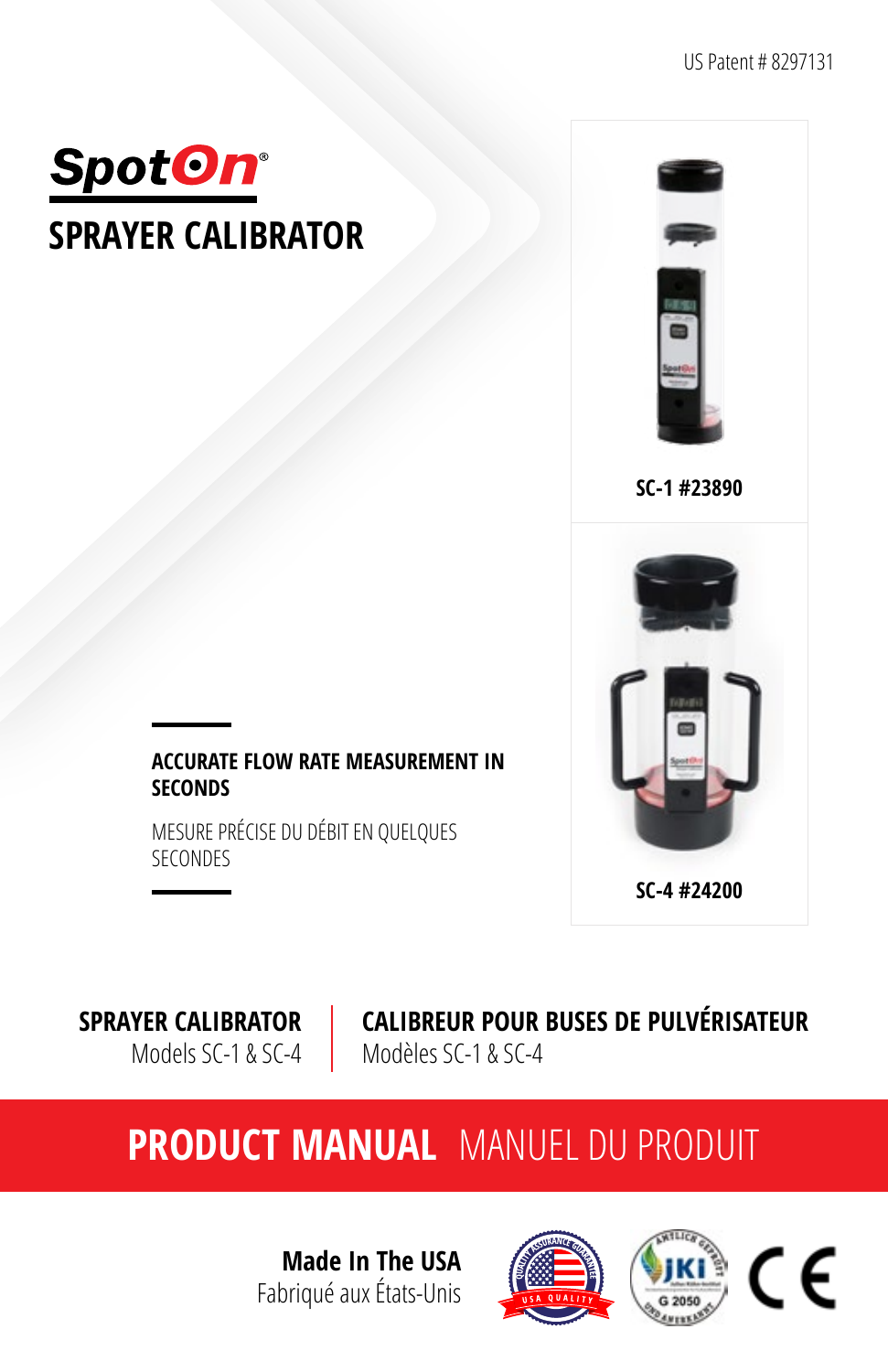| ENGLISH          | 01 |
|------------------|----|
| FRANÇAIS         | 05 |
| <b>FSPAÑOL</b>   | 08 |
| <b>PORTUGUÊS</b> | 11 |
| <b>DEUTSCHE</b>  | 14 |

### **WWW.INNOQUESTINC.COM/PRODUCT-MANUALS**

За да видите ръководството за продукти на български език, посетете уеб страницата, посочена по-горе. Da biste pogledali priručnik za proizvod na hrvatskom, posjetite gore navedenu web stranicu. Chcete-li zobrazit příručku k produktu v češtině, navštivte webové stránky uvedené výše. For at se produktmanualen på dansk, besøg hjemmesiden ovenfor. Om de producthandleiding in het Nederlands te bekijken, bezoek de bovenstaande pagina. Eesti tootejuhendi vaatamiseks külastage ülalolevat veebilehte. Jos haluat tarkastella tuotekäsikirjaa suomeksi, vieraile edellä mainituilla verkkosivuilla. A termék kézikönyv magyar nyelven történő megtekintéséhez látogassa meg a fenti weboldalt. Per visualizzare il manuale del prodotto in italiano, visitare la pagina web di cui sopra. Lai apskatītu produkta rokasgrāmatu latviešu valodā, apmeklējiet iepriekš minēto tīmekļa vietni. Norėdami peržiūrėti gaminio vadovą lietuvių kalba, apsilankykite aukščiau esančiame tinklalapyje. For å se produkthåndboken på norsk, besøk nettsiden ovenfor. Aby wyświetlić instrukcję obsługi w języku polskim, odwiedź stronę internetową wymienioną powyżej. Pentru a vedea manualul de produs în limba română, vizitați pagina web de mai sus. Чтобы просмотреть руководство по продукту на русском языке, перейдите на веб-страницу выше. Да бисте погледали упутства за производ на српском, посетите горе наведену веб страницу. Ak chcete zobraziť návod na používanie v slovenčine, navštívte webovú stránku uvedenú vyššie. Če si želite ogledati priročnik za izdelek v slovenščini, obiščite spletno stran zgoraj. För att se produkthandboken på svenska, besök webbsidan ovan.

### **INSTRUCTIONS IN ENGLISH** |SPRAYER CALIBRATOR

### **FEATURES:**

**• Quickly find worn spray nozzles tips**

Industry guidelines recommend tip replacement once flow rate exceeds that of a new tip by 10%

**• Accurately measure true tip flow rate**

Today's high tech sprayers can only be properly calibrated and confirmed with this knowledge

- **Fast and simple operation** Readings in 10 seconds or less per tip
- **Displays in GPM, Liters/min or oz/min**
- **JKI Julius Kuhn-Institut Certified G 2050**
- **Not recommended for use while chemicals are in sprayer**

### **CALIBRATION EQUATIONS:**

| <b>STANDARD USA:</b>       |                        | <b>METRIC:</b> |                            |
|----------------------------|------------------------|----------------|----------------------------|
| $GPM =$                    | GPA X MPH X W<br>5,940 | $LPM =$        | $L/$ ha X kmph X W<br>600  |
| $GPA =$                    | 5,940 X GPM<br>MPH X W | $L/ha =$       | 600 X LPM<br>kmph XW       |
| $W =$ Tip Spacing (Inches) |                        |                | $W =$ Tip Spacing (Meters) |

### **SPECIFICATIONS:**

| <b>MODEL SC-1</b>                              | <b>MODEL SC-4</b>                          |
|------------------------------------------------|--------------------------------------------|
| Best for flow rates below 1 GPM typical of     | Best for higher flow rates between 1-4 GPM |
| herbicide and insecticide application.         | typical of liquid fertilizer application   |
| • Range & Units: 0.02-1.00 GPM, 3-128 oz/      | • Range & Units: 0.07-4.00 GPM, 9-512 oz/  |
| min, 0.08-3.80 L/min (GPM in US Gallons)       | min, 0.27-15.0 L/min (GPM in US Gallons)   |
| • Resolution: 0.01 GPM, 1 oz/min, 0.01 L/min   | • Resolution: 0.01 GPM, 1 oz/min, 0.01 L/  |
| • Accuracy: $+/- 2.5\%$                        | min to 9.99 or 0.1 L/min 10.0 & up         |
| • Size: 2.25"(5.7cm) Dia x 9.25"(23.5 cm) Tall | • Accuracy: $+/- 4%$                       |
| • Weight: $0.52$ lbs $(236g)$                  | • Size: 4"(10.2cm) Dia x 10"(25.4cm) Tall  |
|                                                | • Weight: 1.2 $\text{lbs}(544g)$           |
|                                                |                                            |

**workmanship for one (1) year from the date of purchase.**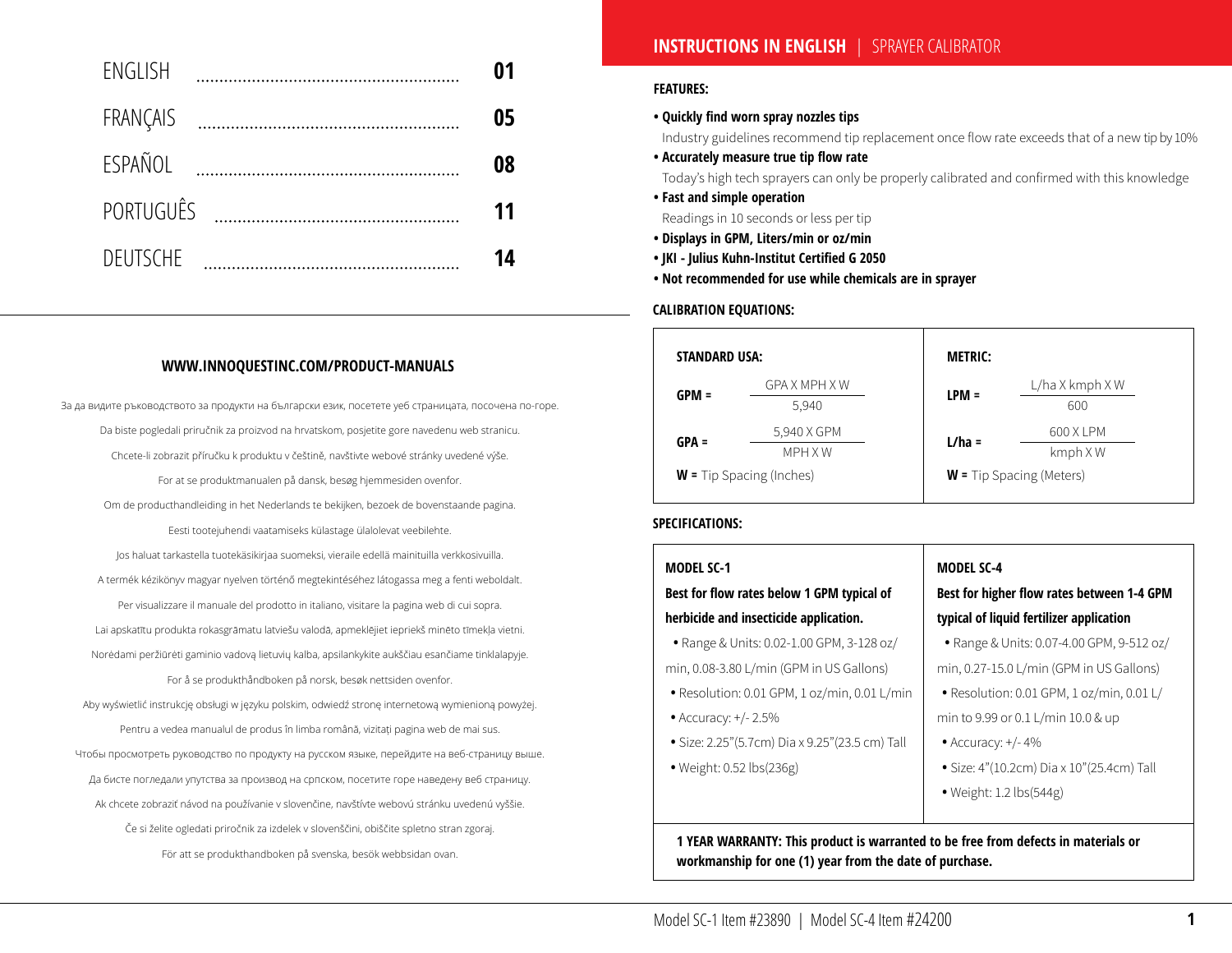### **INSTRUCTIONS IN ENGLISH** |SPRAYER CALIBRATOR



**YOUTUBE.COM** SEE THE DEMO VIDEO. SEARCH: **SpotOn Sprayer Calibrator**

### **TAKING A MEASUREMENT:**

Press the START button to turn the meter on. The LCD will flash "000" momentarily indicating it is working properly. The LCD will then show a "\_" marker to indicate the type of measurement units the meter will use when displaying readings. The meter will then show "- - -" on the LCD indicating the meter is ready to take a new measurement. Once the meter shows "- - -", it can be placed under the spray nozzle to be tested (you have 60 seconds to place the meter under the nozzle). Placement of the meter under the nozzle should be brisk and certain so that all the flow from nozzle is transferred quickly to the meter (See Fig 1). As the meter fills with water, the display will start flashing "- - -"; this indicates that the reading is in progress. As soon as water reaches the meter's upper sensor, the flashing stops and the flow rate is displayed on the LCD (See Fig 2). This flow rate will continue to be displayed on the meter for 90 seconds or until the START button is pressed to start a new reading. Once the reading has been displayed, the water can be poured out of the open top of the meter (See Fig 3). Pouring out the contents of the meter will not affect the reading being displayed on the LCD. If a reading must be restarted for some reason, simply empty the meter and re-press the START button to ready it for a new measurement. PLEASE NOTE: The most accurate measurements are made with the meter held at a slight angle to vertical as seen in Fig. 1. This keeps the water flowing down into the meter along the back side of the meter and keeps it from accidentally falling on and triggering the meter's sensors.

#### **TURNING THE METER OFF:**

The meter will turn on any time the START button is pressed. The meter can be turned off in two ways:

1. The meter can be shut off by pressing and holding the START button for several seconds (about 3 seconds). As soon as the LCD goes blank, release the START button.

2. The meter will automatically shut itself off after 90 seconds of inactivity. This means that the user does not have to shut off the meter after use since it will eventually shut itself off.

#### **CHANGING MEASUREMENT UNITS:**

The meter can be configured to display readings in either gallons per minute (gpm), ounces per minute (oz/min), or liters per minute (L/min). To change the display units, the user must first turn the meter off. Then press and hold the START button. Keep holding the START button until the display shows "\_ \_ " (about 3 seconds). When the display shows "\_ \_ " release the START button and the display will start flashing "\_" above the unit type that is currently selected. Press the START button to change this selection. Once the correct unit type is selected, wait without pressing the START button for 5 seconds. The meter will then enter the new setting and shut off. From that point forward, the meter will always display readings in the new units.

### **INSTALLING THE BATTERIES:**

The batteries are housed inside the base of the meter (See Fig. 4). The black cap on the bottom of the meter can be removed by pulling it straight off the end of the meter. The cap is just a press fit onto the meter. Please use care to pull the cap off the meter so that the bottom of the meter is pointing upward. This will keep the batteries from falling out of the meter once the cap comes free which could put extra stress on the battery holder wires. The meter requires two (2) N size alkaline batteries which are available at any drug store. Place both new batteries in the battery holder following the polarity indication marked on the holder (negative end towards the spring). Place the rubber retaining ring around the batteries once they are in the holder as shown in Fig. 4. Then place the battery holder back into the end of the meter and replace the black cap and press it firmly back onto the meter. When the meter's batteries need replacing, the meter will show "Lo b" on the LCD display after the meter is turned on. If this message is displayed, the batteries should be replaced as described above.

### **TROUBLESHOOTING:**

The Spray Calibrator measures the flow rate by measuring the time it takes to fill the meter's tube. The rising water level is sensed by 3 electrodes in the meter. The meter will only function with fluids that conduct electricity, such as water. In the case of distilled water, the conductivity may be too low for proper meter operation. All tap water will work very well with the meter. Any substance that coats or covers the exposed metal on the electrodes will hinder their ability to sense the water level. Care should be taken to rinse the meter inside and out with clean tap water when measurements are complete. This will keep any foreign material from building up on the electrodes. Complete rinsing will also keep the diffuser pad from becoming clogged and therefore hindering the flow of water into or out of the meter during operation. If foaming or bubbles are a significant problem inside the meter, a small drop of de-foaming agent may be added to the diffuser pad prior to use.

### **WARRANTY, SERVICE, AND RETURNS: One-Year Warranty**

Innoquest, Inc. ("Innoquest") warrants this product to be free from defects in materials and workmanship under normal use for a period of one (1) year from date of purchase. This warranty extends only to the original purchaser and shall not apply to any product which,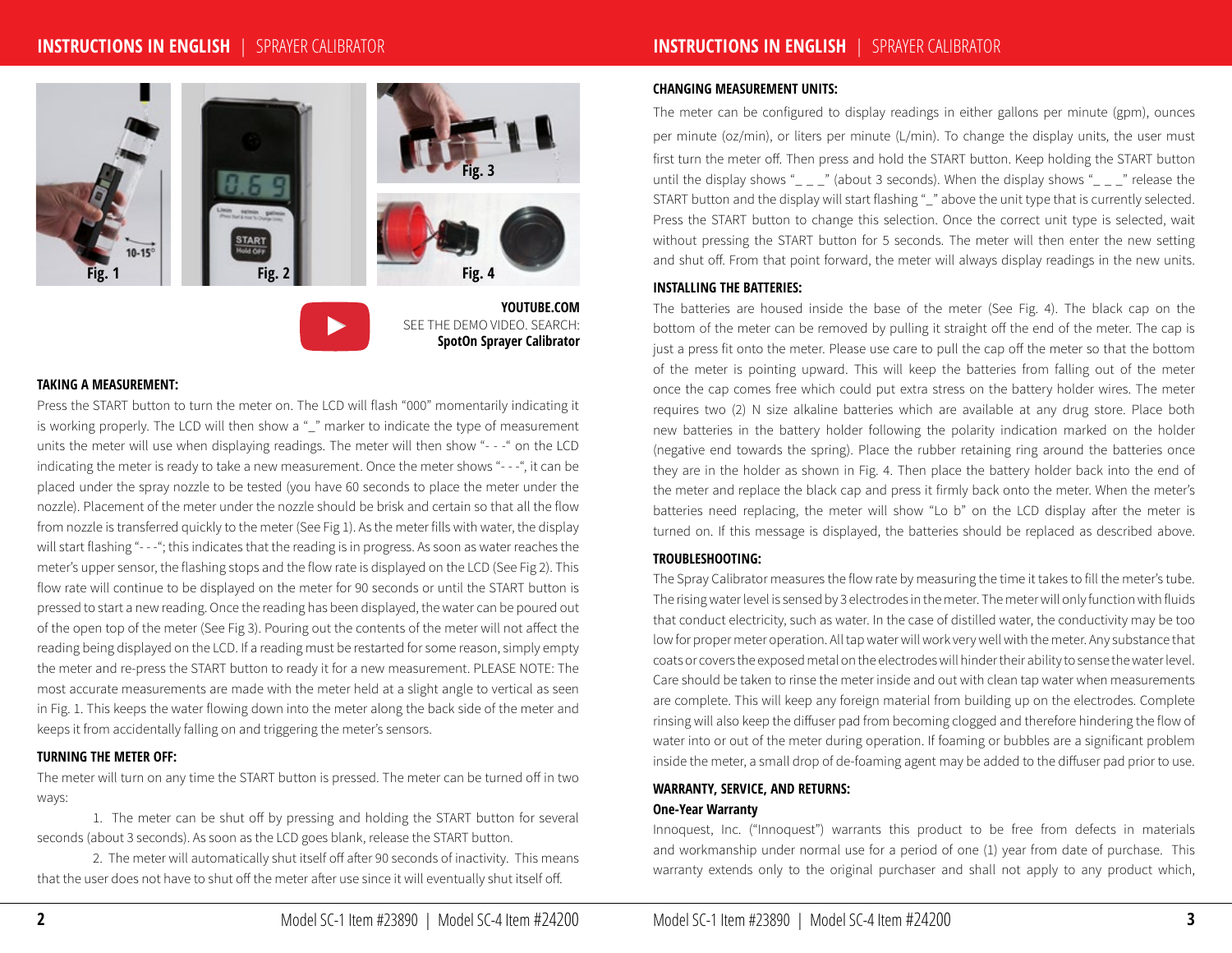# **INSTRUCTIONS IN ENGLISH** |SPRAYER CALIBRATOR

in Innoquest's sole opinion, has been subject to misuse, alteration, abuse, or abnormal conditions of operation or handling. Innoquest's obligation under this warranty is limited to repair or replacement of the product which is returned to Innoquest. Innoquest accepts no liability for whatever damages may be caused by a malfunctioning product.

### **Repair & Service Policy**

Products returned to Innoquest for repair or service must follow these guidelines: Return of the product for warranty repair or service is the responsibility of the purchaser. Return of the product for non-warranty repair or service, also the purchaser's responsibility, will carry a charge of \$35 for assessing the product's repair needs. Further work will not be completed without the purchaser's approval.

### **Return Procedure**

All returns, regardless of reason, must have a Return Merchandise Authorization ("RMA") number. The purchaser must call Innoquest at (815) 337-8555 to obtain the RMA number prior to sending any merchandise back. The RMA number must be displayed on the outside of the shipping carton. All shipping charges will be paid by the purchaser. Innoquest is not responsible for any package that is returned without a valid RMA number or for the loss of the package by any shipping company.

### **Return for Refund Policy**

We only accept returns of products purchased directly from Innoquest. Please return all other products to the original place of purchase. A restocking fee (the greater of 15% of the purchase price or \$35) will apply to any returns sent back to Innoquest for a refund. For a refund, the product must be in the original sealed packaging provided by Innoquest. If the unit was opened but is completely functional and returned in good condition as determined by Innoquest, a repackaging fee not to exceed \$25 will be added to the restocking fee. No refund will be given for damaged products.

### **CARACTÉRISTIQUES:**

#### **• Trouvez rapidement des pointes de buses usées**

Les lignes directrices de l'industrie recommandent le remplacement de la pointe une fois que le débit dépasse celui d'une nouvelle pointe de 10%

#### **• Mesurer avec précision le débit réel**

 Les pulvérisateurs de haute technologie d'aujourd'hui ne peuvent être correctement calibrés et confirmés avec cette connaissance

#### **• Fonctionnement rapide et simple**

Lectures en 10 secondes ou moins par pointe

- **Affiché en GPM, Litres / min ou oz / min**
- **Non recommandé pour l'utilisation alors que les produits chimiques sont en pulvérisateur EQUATIONS DE CALIBRAGE:**

| <b>STANDARD USA:</b> |                                  | <b>MÉTRIQUE:</b> |                                      |
|----------------------|----------------------------------|------------------|--------------------------------------|
|                      | GPA X MPH X W                    |                  | $L/$ ha X kmph X W                   |
| $GPM =$              | 5,940                            | $LPM =$          | 600                                  |
| $GPA =$              | 5,940 X GPM                      | $L/ha =$         | 600 X LPM                            |
|                      | MPH X W                          |                  | kmph XW                              |
|                      | $W =$ Pointe espacement (pouces) |                  | <b>W</b> = Pointe espacemen (Mètres) |

### **CARACTÉRISTIQUES:**

| <b>MODÈLE SC-1</b>                                                                                                                                                                                                                                                          | <b>MODÈLE SC-4</b>                                                                                                                                                                                                                                                                                     |
|-----------------------------------------------------------------------------------------------------------------------------------------------------------------------------------------------------------------------------------------------------------------------------|--------------------------------------------------------------------------------------------------------------------------------------------------------------------------------------------------------------------------------------------------------------------------------------------------------|
| Meilleur pour les débits inférieurs à 1 GPM                                                                                                                                                                                                                                 | Meilleur pour des débits plus élevés entre                                                                                                                                                                                                                                                             |
| typique de l'application d'herbicides et                                                                                                                                                                                                                                    | 1-4 GPM typique de l'application d'engrais                                                                                                                                                                                                                                                             |
| d'insecticides                                                                                                                                                                                                                                                              | liquide                                                                                                                                                                                                                                                                                                |
| · Gamme et unités: 0.02-1.00 GPM, 3-128<br>oz/min, 0.08-3.80 L/min (GPM dans des<br>gallons américains)<br>· Résolution: 0.01 GPM, 1 oz/min, 0.01 L/<br>min<br>• Précision: $+/- 2,5%$<br>• Taille:2,25 "(5,7 cm) Dia x 9,25" (23,5 cm)<br>grand<br>· Poids: 0.52 lbs(236g) | • Gamme et unités: 0.07-4.00 GPM, 9-512<br>oz/min, 0.27-15.0 L/min (GPM dans des<br>gallons américains)<br>· Résolution: 0.01 GPM, 1 oz/min, 0.01 L/<br>min à 9.99 ou 0.1 L/min 10.0 et plus<br>$\bullet$ Précision: $+/$ -4%<br>• Taille: 4"(10.2cm) Dia x 10"(25.4cm) Tall<br>• Poids: 1.2 lbs(544g) |

**GARANTIE DE 1 AN: Ce produit est garanti pour être exempt de défauts de matériaux ou de fabrication pendant un (1) an à compter de la date d'achat.**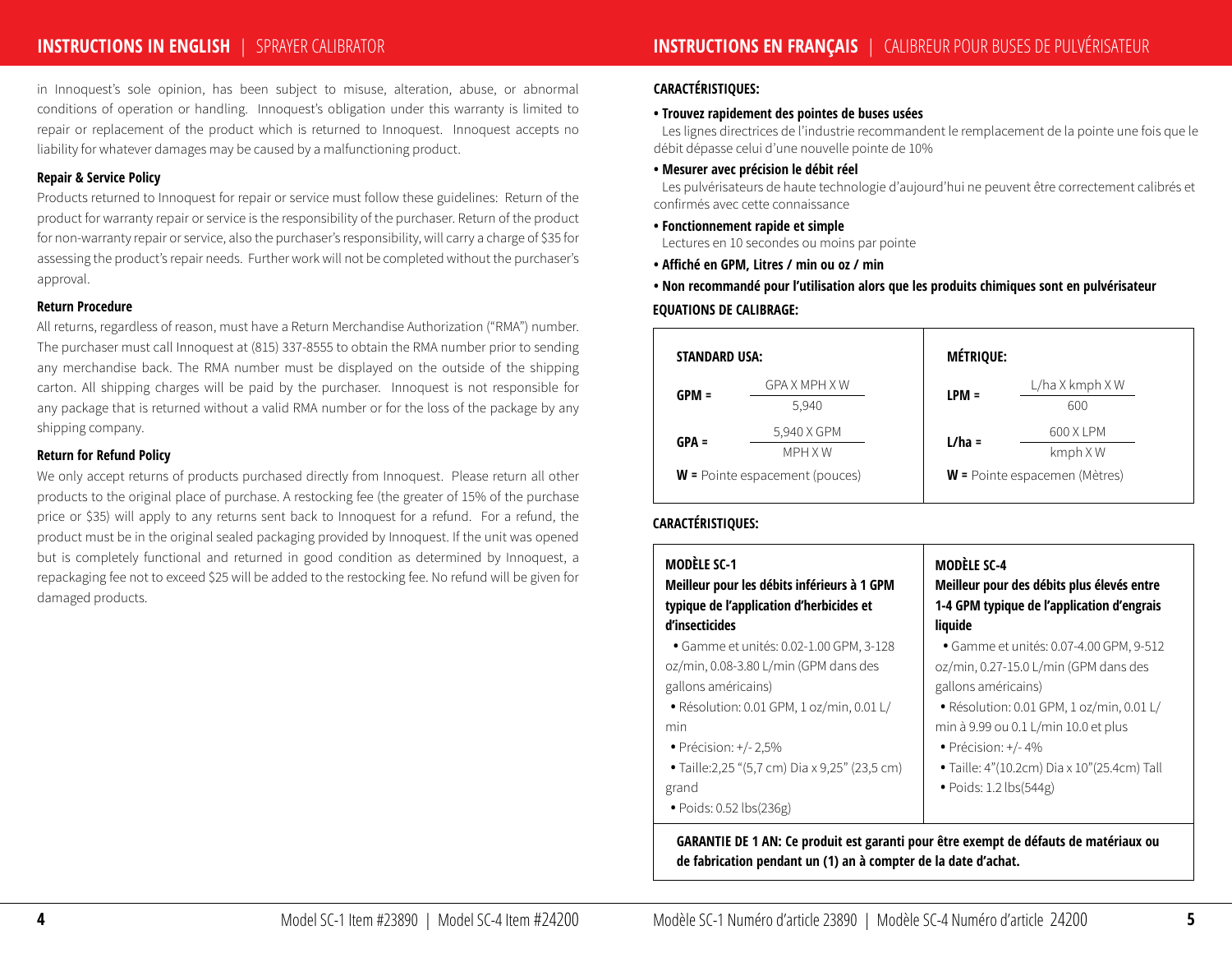# **INSTRUCTIONS EN FRANÇAIS** |CALIBREUR POUR BUSES DE PULVÉRISATEUR





### **MESURER UN DÉBIT:**

Appuyez sur le bouton <démarrer> pour activer le compteur. L'écran LCD clignote <000> momentanément, ceci indique que I'appareil fonctionne correctement. L'écran LCD affichera alors le signe <\_ > pour indiquer le type d'unités de mesure que le compteur utilisera lors de l'affichage des mesures. Le compteur affiche alors <- - -> sur I'écran LCD indiquant que le compteur est prêt à prendre une nouvelle mesure. Une fois que I'écran affiche <- - ->, il peut être placé sous la buse à tester (vous avez 60 secondes pour placer le calibreur sous la Buse). Le positionnement sous la buse doit être net et sans hésitations afin que le flux de la buse soit correctement capté par I'appareil. (Voir fig. 1). Quand le calibreur se remplit avec de I'eau, I'affichage clignote <- - ->; ceci indique que la lecture est en cours. Dès que I'eau atteint le capteur supérieur du calibreur, le clignotement cesse et le débit s'affiché sur I'écran LCD (voir fig. 2). Ce débit mesuré continuera d'être affiché sur l'écran pendant 90 sec- ondes ou jusqu'à une nouvelle pression sur le bouton démarrer est pressé de commencer une nouvelle lecture. Une fois la mesure affichée, I'eau peut être vidée par retournement de l'appareil (voir fig. 3). Verser le contenu du calibreur n'affectera pas la lecture affichée sur I'écran LCD. Si une nouvelle mesure doit être effectuée pour une raison quelconque, il suffit tout simplement de vider le calibreur et de presser une fois sur le bouton démarrer. VEUILLER NOTER: les mesures les plus précises sont réalisées avec le calibreur maintenu avec un léger angle de la verticale, comme sur la Fig. 1. Ceci permet au flux de s'écouler plus lentement dans I'appareil et empêche tout déclenchement intempestif des capteurs du calibreur.

### **ARRÊTER LE CALIBREUR:**

L'appareil sera mis en route chaque fois que l'on presse sur la touche "Start". Le calibreur peut être arrêté de deux façons.

1. En appuyant et en maintenant le bouton <Start> pendant plusieurs secondes (3 secondes environ), dès que I'écran LCD est n'affi plus rien, relâchez le bouton de démarrage.

2. Automatiquement et apres 90 secondes d'inactivité. Ceci signifie que l'utilisateur n'a pas besoin d'arrêter le calibreur apres utilisation, car il s'éteindra seul.

### **CHANGER L'UNITÉ DE MESURE:**

Le compteur peut être confi pour affi les mesures soit gallons par minute (GPM), soit en onces par minute (oz/min) ou en litres par minute (L/min). Pour modifi les unités d'affi l'utilisateur doit tout d'abord arrêter le calibreur. Puis enfoncez et maintenez le bouton de démarrage, gardez la pression sur le bouton de démarrage jusqu'à I'affi montre <\_ \_ \_> (environ 3 secondes). Lorsque l'affi montre < \_ \_ > relâchez le bouton de démarrage et l'affi indiquera < > clignotant au-dessus du type d'unité actuellement sélectionné. Appuyez sur le bouton <START> pour modifi cette sé- lection. Une fois que l'unité correcte est sélectionnée, attendre sans appuyer sur le bouton <START> pendant 5 secondes. Le calibreur acceptera la nouvelle unité et s'arrêtera, à partir de cet instant le calibreur démarrera avec la nouvelle unité de mesure sélectionnée.

#### **INSTALLATION DES PILES:**

**YOUTUBE.COM**

VOIR LA VIDÉO DEMO. CHERCHER: **SpotOn Sprayer Calibrator**

> Les batteries sont logées à l'intérieur de la base du calibreur (voir Fig. 4). Le bouchon noir à la base du calibreur peut être retire en tirant vers suivant l'axe du tube. Le bouchon est juste fi sur le calibreur. Veuillez user de précautions en retirant ce bouchon. Ceci empêchera la chute violent des piles ce qui pourrait occasionner une tension forte sur les fi électriques du système de logement des piles. Nous vous préconisons l'usage de 2 piles alcalines type LR1. Placer les deux nouvelles batteries dans le logement des piles en respectant l'indication de polarité marquée (partie négative vers le ressort). Placez le bracelet caoutchouc autour du loge- ment des piles comme montré sur la Fig. 4. Ensuite placez le magasin à piles dans la base du calibreur et refermer I'appareil en poussant fermement le bouchon. Lorsque les piles du calibreur doivent être remplacées, celui-ci affi <Lo b> sur l'écran LCD après démarrage de l'appareil. Si ce message s'affi les piles doivent être remplacées comme.

### **PROBLÈMES DE FONCTIONNEMENT:**

Le calibreur mesure le débit en comptant le temps nécessaire au remplissage du tube. Il y a 3 électrodes dans le tube qui décèlent l'élévation du niveau de I'eau. Le calibreur ne fonctionne qu'avec des fluides qui conduisent le courant comme par exemple I'eau. Dans le cas d'utilisation d'eau distillée, celle-ci présente une trop faible conductivité pour mener à bien la mesure. L'eau du robinet permet un trés bon fonctionnement du calibreur. Toute substance qui couvre ou recouvre le métal exposé des électrodes entravera leur capacité à percevoir le niveau d'eau. II faut rincer le calibreur à I'intérieur et l'extérieur avec I'eau du robinet lorsque les mesures sont terminées. Cet entretien permettra aux électrodes de rester propres. Ce rinçage complet permet aussi de garder proper l'afficheur. Si la formation de mousse ou de bulles sont un problème important à l'intérieur du calibreur, une goutte de produit antimousse peut-être être ajoutée.

### **POLITIQUE DE RÉPARATION ET DE SERVICE:**

Contactez votre revendeur local pour obtenir des retours ou des réparations.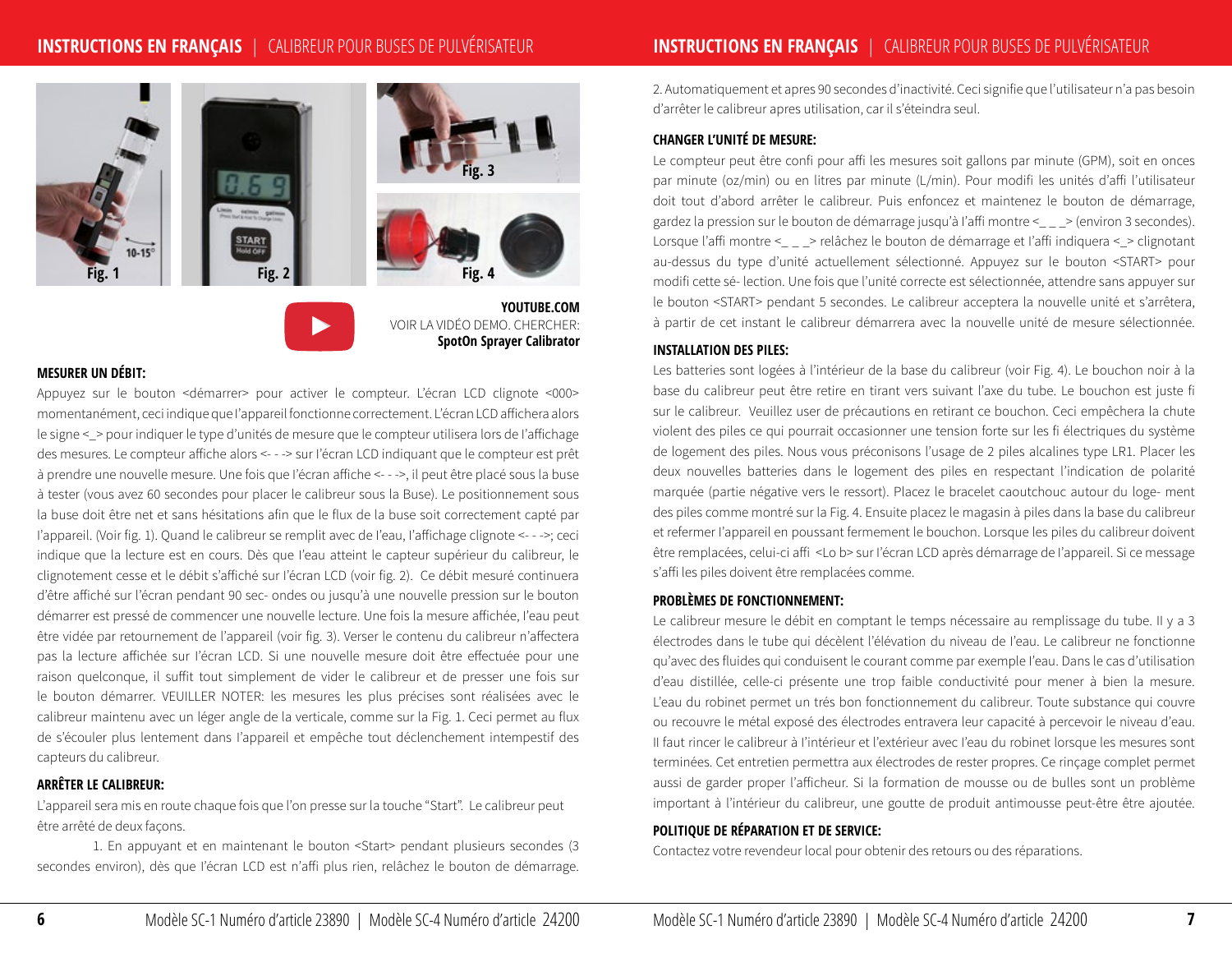# **INSTRUCCIONES EN ESPAÑOL** |CALIBRADORA DE BOQUILLAS

### **CARACTERISTICAS:**

### **• Encontrar rápidamente las puntas de los inyectores desgastados**

 Las directrices de la industria recomiendan el reemplazo de la punta una vez que el caudal excede el de una punta nueva en un 10%

### **• Medir con precisión el caudal de la punta verdadera**

 Los pulverizadores de alta tecnología de hoy solo pueden ser calibrados y confirmados con este conocimiento

#### **• Operación rápida y sencilla**

Lecturas en 10 segundos o menos por punta

**• Muestra en GPM, Litros / min o oz / min**

**• No se recomienda su uso mientras los productos químicos se encuentren en el pulverizador**

### **EQUACIONES DE CALIBRACION:**

| <b>ESTÁNDAR USA:</b> |                                           | <b>MÉTRICO:</b> |                                         |
|----------------------|-------------------------------------------|-----------------|-----------------------------------------|
| $GPM =$              | GPA X MPH X W<br>5.940                    | $LPM =$         | $L/ha$ X kmph X W<br>600                |
| $GPA =$              | 5,940 X GPM<br>MPH X W                    | $L/ha =$        | 600 X LPM<br>$kmph$ XW                  |
|                      | $W =$ Espacio de punta a punta (pulgadas) |                 | $W =$ Espacio de punta a punta (metros) |

### **DETALLES ESPECÍFICOS:**

| <b>MODELO SC-1</b>                                                                                                                                                                                                                                                                                                                                                                   | <b>MODELO SC-4</b>                                                                                                                                                                                                                                                                                                                                                                                             |
|--------------------------------------------------------------------------------------------------------------------------------------------------------------------------------------------------------------------------------------------------------------------------------------------------------------------------------------------------------------------------------------|----------------------------------------------------------------------------------------------------------------------------------------------------------------------------------------------------------------------------------------------------------------------------------------------------------------------------------------------------------------------------------------------------------------|
| Mejor para caudales inferiores a 1 GPM típicos<br>de la aplicación de herbicidas y insecticidas<br>• Rango y unidades: 0.02-1.00 GPM, 3-128<br>oz/min, 0.08-3.80 L/min (GPM en US galones)<br>· Resolución: 0.01 GPM, 1 oz/min, 0.01 L/min<br>• Precisión: $+/- 2.5\%$<br>· Tamaño: 5,7 cm (5,7 cm) de diámetro x 9,25<br>"(23,5 cm) de altura<br>$\bullet$ Peso: 0.52 libras (236g) | Mejor para tasas de flujo más altas entre 1-4<br>GPM típicas de la aplicación de fertilizante<br>líquido<br>• Rango y unidades: 0.07-4.00 GPM, 9-512<br>oz/min, 0.27-15.0 L/min (GPM en US galones)<br>· Resolución: 0.01 GPM, 1 oz/min, 0.01 L/min<br>a 9.99 o 0.1 L/min 10.0 & arriba<br>$\bullet$ Precisión: $+/$ -4%<br>• Tamaño: 4 "(10.2cm) Dia x 10" (25.4cm) Alto<br>$\bullet$ Peso: 1.2 libras (544g) |
| GARANTÍA DE 1 AÑO: Este producto está garantizado para estar libre de defectos en                                                                                                                                                                                                                                                                                                    |                                                                                                                                                                                                                                                                                                                                                                                                                |

**materiales o mano de obra por un (1) año a partir de la fecha de compra.**



**YOUTUBE.COM** VER EL VIDEO DEMO. BUSCA: **SpotOn Sprayer Calibrator**

#### **TOMA DE MEDICIONES:**

Presione el botón START para encender el medidor. La pantalla mostrará "000"demanera intermitente indicando que está funcionando bien. La pantalla mostrará un "\_" para indicar las unidades que el medidor utilizará para la medición. Luego mostrará "- - - " indicando que el medidor está listo para tomar una nueva medición. Una vez que se muestra "- - -", el medidor puede colocarse bajo la boquilla a medir (tendrá 60 segundos para colocarla bajo la boquilla). La colocación del medidor bajo la boquilla debe ser rápida asegurando que todo el flujo de la boquilla entre al medidor (Fig 1). Al tiempo que el medidor se llena, la pantalla con líquido, la pantalla comenzará a parpadear "---"; esto indica que la medición está en progreso. Tan pronto que el líquido llega al sensor superior, el parpadeo terminará y la tasa de flujo se mostrará en la pantalla LCD (Fig 2). La tasa de flujo permanecerá en la pantalla por 90 segundos o hasta que presione el botón START para iniciar una nueva lectura. Una vez que aparece la lectura, puede tirar el líquido (Fig. 3). V a c i a r el líquido no afectará la lectura en pantalla. Si necesita tomar una nueva lectura, simplemente vacíe el medidor y presione el botón START para iniciar la medición. NOTA IMPORTANTE: Las mediciones más exactas se realizan con el medidor ligeramente inclinado cerca de la vertical (Fig. 1). Esto evita que el líquido que entra al medidor por la pared de atrás active accidentalmente los sensores.

### **APAGADO DEL MEDIDOR:**

El medidor enciende cuando presiona el botón START. El medidor puede apagarse de dos maneras:

1. Presione y sostenga el botón START por varios segundos (unos 3). Cuando se apague la pantalla suelte el botón.

2. El medidor en automático se apaga en 90 segundos de inactividad. Esto significa que el usuario no necesita apagarlo después de usarlo ya que se apagará por sí solo.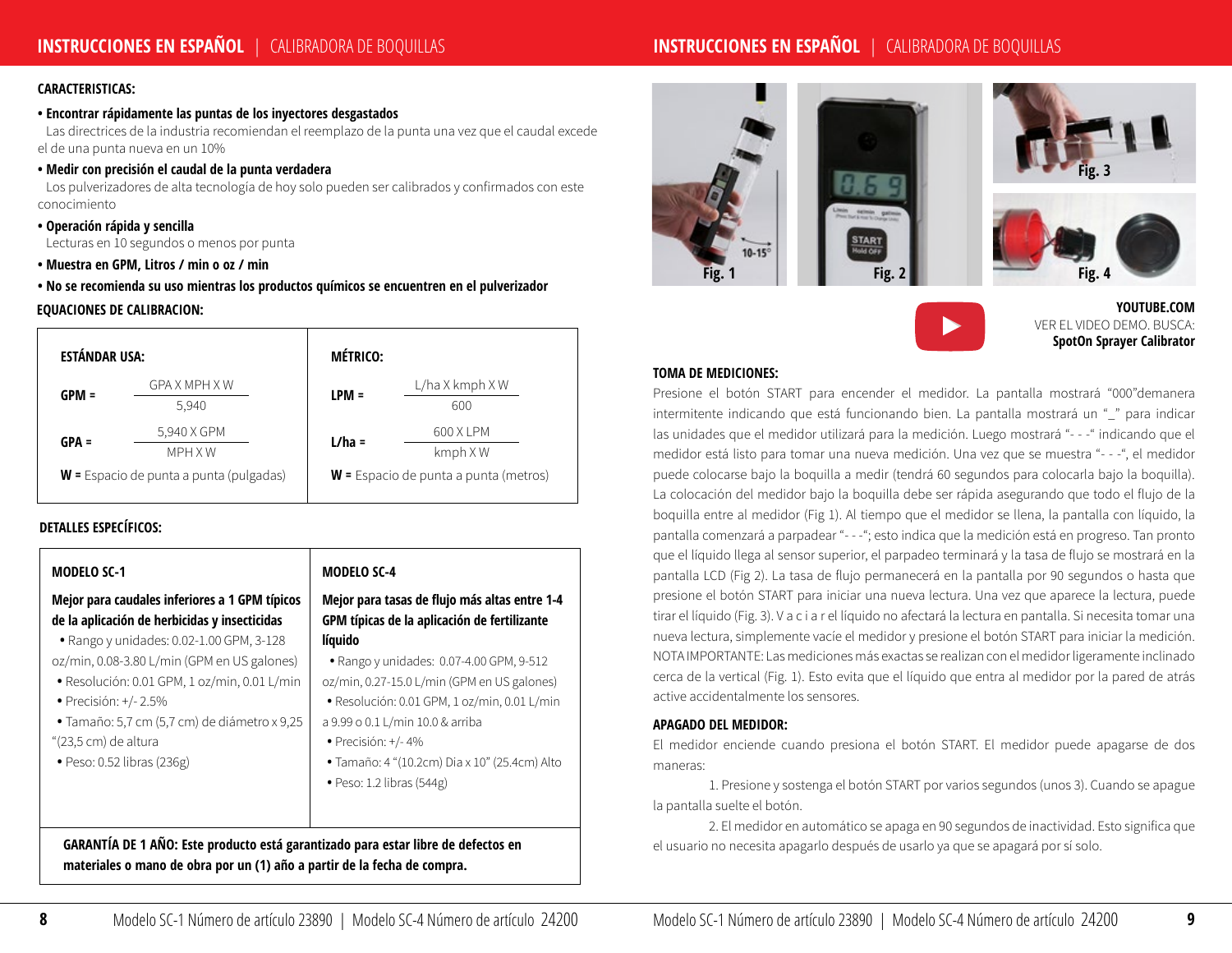### **CAMBIO DE UNIDADES DE MEDICIÓN:**

El medidor puede configurarse para mostrar lecturas en galones/min (gpm), onzas/min (oz/min), o litros/min (L/min). Para cambiar las unidades, el Usuario primero debe apagar el medidor. Entonces presione y mantenga presionado el botón START. Mantenga presionado el botón START hasta que la pantalla muestre "\_ \_ \_" (unos 3 segundos). Cuando se muestre "\_ \_ \_" suelte el botón START y la pantalla parpadea con "\_" por arriba de la unidad que está seleccionada. Presione el botón START para cambiar esta selección. Una vez que la unidad deseada haya sido seleccionada, espere sin presionar el botón START por 5 segundos. El medidor entonces grabará la nueva unidad y se apagará. De ahí en adelante, el medidor mostrará esa última unidad seleccionada.

### **INSTALACIÓN DE LAS BATERÍAS:**

Las baterías están dentro de la base del medidor (Fig. 4). La tapa negra en la base del medidor puede quitarse jalándola hacia afuera del medidor. La tapa se coloca por presión en el medidor. Tenga cuidado al jalar la tapa de tal suerte que la base del medidor apunte hacia arriba. Esto evitará que las baterías se caigan al quitar la tapa lo que podría poner presión en los cables del porta-baterías. El medidor utiliza dos (2) baterías especiales tamaño "N" alcalinas. Coloque las baterías en el porta-baterías cuidando la polaridad (el negativo hacia el resorte). Coloque el aillo de retención alrededor de las baterías una vez que las haya colocado (Fig. 4). Entonces coloque el porta-baterías en el medidor y ponga la tapa presionándola contra el medidor. Cuando el necesite cambiar las baterías, el medidor indicará mostrando "Lo b" en la pantalla LCD después de encender el medidor. Si ve este mensaje, debe cambiar las baterías como se menciona arriba.

### **SOLUCIÓN DE PROBLEMAS:**

El Calibrador de Boquillas mide la tasa de flujo midiendo el tiempo que toma llenar el tubo del medidor. El ascenso del líquido es medido por 3 electrodos en el medidor. El medidor funcionará solamente con fluidos que conducen electricidad, como el agua. En el caso de que sea agua destilada, la conductividad podría ser muy baja para que funcione correctamente el medidor. El agua de la lave funcionará muy bien con el medidor. Cualquier substancia que cubra o recubra el metal de los electrodos reducirá la capacidad de medir del equipo. Debe tener cuidado de enjuagar siempre el medidor por dentro y por fuera cuando termine de utilizarlo – hágalo con agua limpia de la llave. Esto evitará que materiales extraños se acumulen en los electrodos. Enjuague muy bien el difusor para evitar que se tape y evite el flujo de los líquidos durante las mediciones. Si ve que se forme espuma o burbujas en el difusor, coloque una gota de agente eliminador de espuma en el difusor dentro del medidor antes de utilizarlo.

### **POLÍTICA DE SERVICIO Y REPARACIÓN:**

Póngase en contacto con su distribuidor local para obtener detalles sobre devoluciones o reparaciones.

### **CARACTERÍSTICAS:**

### **• Encontre rapidamente pontas de rodovias usadas**

 As diretrizes da indústria recomendam a substituição da ponta uma vez que a taxa de fluxo excede a de uma nova dica em 10%

#### **• Mede com precisão a taxa de fluxo da propina verdadeira**

 Os pulverizadores de alta tecnologia de hoje só podem ser devidamente calibrados e confirmados com este conhecimento

**• Operação rápida e simples**

Leituras em 10 segundos ou menos por dica

- **Exibe em GPM, Litros / min ou oz / min**
- **Não recomendado para uso enquanto produtos químicos estão no pulverizador**

### **EQUAÇÕES DE CALIBRAÇÃO:**

| <b>ESTÁNDAR USA:</b> |                                            | <b>MÉTRICO:</b> |                                         |
|----------------------|--------------------------------------------|-----------------|-----------------------------------------|
| $GPM =$              | GPA X MPH X W<br>5,940                     | $LPM =$         | $L/$ ha X kmph X W<br>600               |
| $GPA =$              | 5,940 X GPM<br><b>MPH XW</b>               | $L/ha =$        | 600 X LPM<br>kmph XW                    |
|                      | $W =$ Espaçamento entre dentes (polegadas) |                 | $W =$ Espaçamento entre dentes (metros) |

# **ESPECIFICAÇÕES:**

### **MODELO SC-1**

### **Melhor para taxas de fluxo abaixo de 1 GPM típico da aplicação de herbicida e inseticida**

- Gama e unidades: 0.02-1.00 GPM, 3-128 oz/ min, 0.08-3.80 L/min (GPM em US Gallons)
- Resolução: 0.01 GPM, 1 oz/min, 0.01 L/min
- Precisão: +/- 2,5%
- Tamanho: 2,25 "(5,7 cm) Dia x 9,25" (23,5 cm) Alto
- Peso: 0.52 lbs (236g)

### **MODELO SC-4**

### **Melhor para maiores taxas de fluxo entre 1-4 GPM típico da aplicação de fertilizantes líquidos •** Gama e unidades: 0.07-4.00 GPM, 9-512 oz/

- min, 0.27-15.0 L/min (GPM em US Gallons)
- Resolução: 0.01 GPM, 1 oz/min, 0.01 L/min a 9.99 ou 0.1 L/min 10.0 & acima
- Precisão: +/- 4%
- Tamanho: 4 "(10.2cm) Dia x 10" (25.4cm) Alto
- Peso: 1.2 lbs (544g)

**GARANTIA DE 1 ANO: Este produto é garantido para ser livre de defeitos de material ou de fabricação por 1 (um) ano a partir da data da compra.**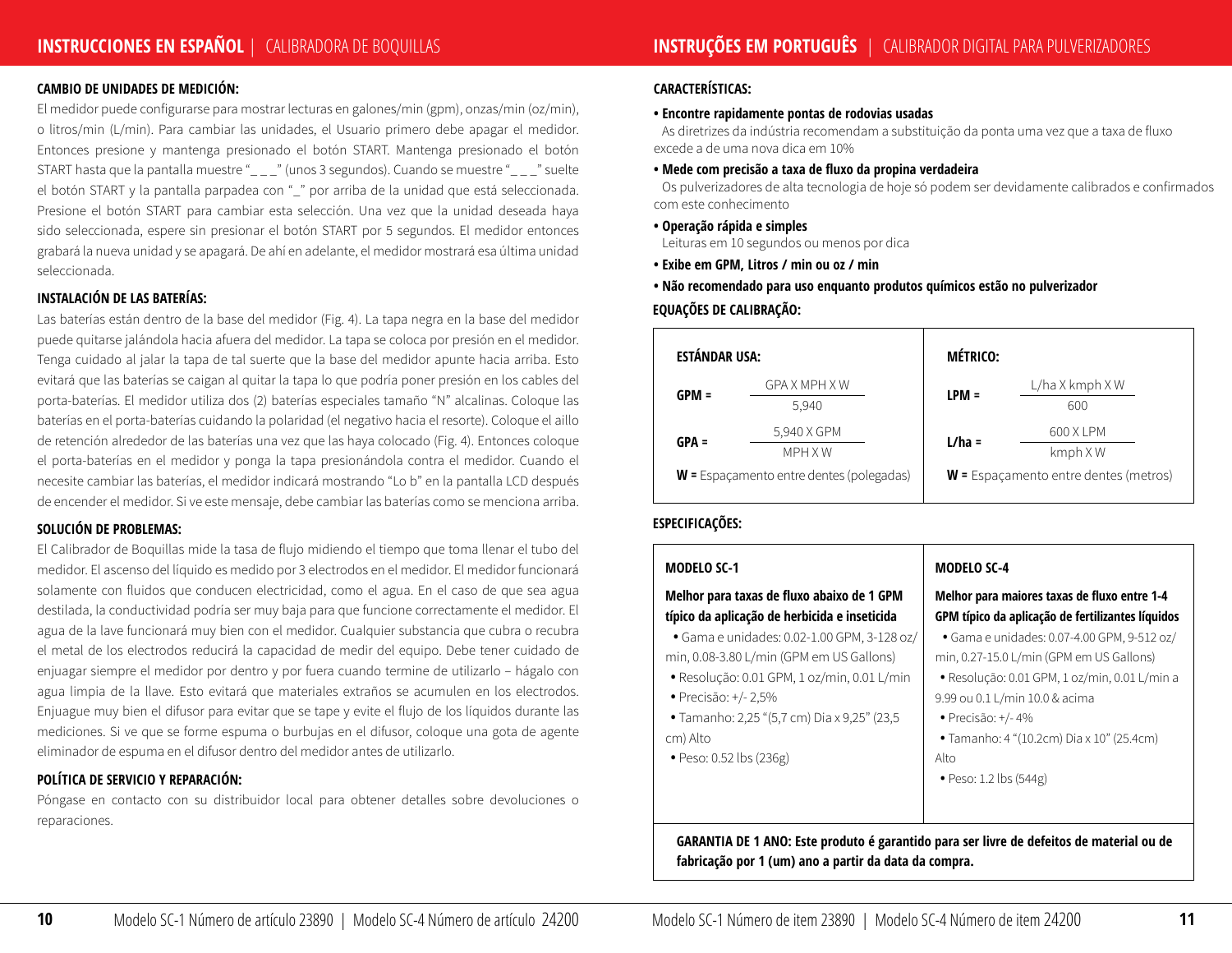# **INSTRUÇÕES EM PORTUGUÊS** |CALIBRADOR DIGITAL PARA PULVERIZADORES





VEJA O VÍDEO DEMO. PESQUISA: **SpotOn Sprayer Calibrator**

**YOUTUBE.COM**

### **INICIANDO A MEDIÇÃO:**

Pressione o botão START para ligar o medidor. A tela de LCD piscará "000" momentaneamente, indicando seu funcionamento correto. Em seguida, a tela de LCD mostrará um marcador "\_" para indicar a unidade de medida que será utilizada na medição, e depois parecerá o símbolo "- - -". Quando a tela de LCD apresentar o símbolo "- - -", o medidor está pronto e deve ser colocado debaixo do bico a ser testado (você terá 60 segundos para posicionar o medidor debaixo do bico). O posicionamento do medidor deve ser feito de maneira que todo líquido pulverizado pelo bico seja coletado pelo medidor, de forma rápida e direta (veja Fig. 1). Conforme o medidor enche com água, o visor começará a piscar "- - -", indicando que a leitura está em processo. Assim que a água alcance o sensor superior, o display irá parar de piscar, e a vazão medida aparecerá indicada na tela (veja Fig. 2). A vazão do bico continuará na tela por 90 segundos ou se pressionado o botão START para uma nova medição. Uma vez mostrado a vazão na tela, pode-se esvaziar o medidor pela abertura superior (veja Fig. 3) sem que a medição seja afetada. Caso uma medição precise ser reiniciada, simplesmente esvazie o medidor e aperte o botão START novamente. Note: Para realizar medições de maneira mais precisa, incline o medidor com um pequeno ângulo na vertical, conforme mostrado na Fig. 1. Isto faz com que a água escorra para dentro do medidor apenas pela parte de trás, evitando assim, o acionamento do sensor inferior de maneira indevida.

### **DESLIGANDO O MEDIDOR:**

O medidor liga a qualquer momento quando pressionado o botão START, e pode ser desligado de duas maneiras:

1. Pressionando o botão START por cerca de 03 segundos. Assim que a tela de LCD ficar em branco, solte o botão START.

2. O medidor se desliga automaticamente após 90 segundos de inatividade. Isto significa que o usuario não precisa desligá-lo após o uso, já que o medidor se desliga automaticamente.

### **ALTERANDO A UNIDADE DE MEDIDA:**

O medidor pode ser configurado para apresentar as medidas em litros por minuto (L/min), onças por minuto (oz/min) ou galões por minuto (gal/min). Para alterar a unidade de medida, o usuário deve ligar o medidor no botão START e em seguida apertar e segurar o mesmo bota o START (por aproximadamente 3 segundos) até pressionar o botão START. O medidor entrará na nova configuração e desligará. A partir desse ponto, o medidor sempre exibirá leituras nas novas unidades.

### **INSTALANDO AS BATERIAS:**

As baterias estão alocadas dentro da base do medidor (ver Fig. 4). Para retirar a tampa preta da base do medidor, segure-o de ponta cabeça e retire a tampa puxando-a cuidadosamente de forma direta. Desta forma, as baterias não correrão risco de se desprender ou de romper os fios que a ligam. O medidor necessita de duas (2) baterías alcalinas tipo N, que pode ser encontrada em diversas lojas de conveniência ou de eletrônicos. Coloque as baterias no porta-baterias, observando a polaridade da mesma (negativo em contato com a mola). Após a inserção das baterias, coloque o anel de borracha conforme mostra a Fig. 4. Coloque o porta-baterias dentro do medidor e recoloque a tampa preta encaixando-a na base e pressionado firmemente. Quando o medidor precisar de novas baterias, o símbolo "Lob" aparecerá na tela de LCD quando o medidor for ligado. Assim que a mensagem aparecer, deve-se substituir as baterias, conforme mencionado acima.

### **SOLUÇÃO DE PROBLEMAS:**

O Calibrador Digital mede a vazão de um líquido através da medição do tempo que demora para encher o tubo do medidor. O aumento do nível do líquido é percebido por 3 eletrodos do medidor. Dessa forma, o medidor só funcionará com fluidos condutores de eletricidade, como água por exemplo. No caso de água destilada, a condutividade elétrica pode ser muito baixa para uma medição precisa. Água de torneira, potável e mineral permitem o funcionamento correto do medidor. Qualquer substância que cubra ou envolva os metais dos eletrodos expostos pode prejudicar a sua sensibilidade para medir o nível de líquidos. Deve-se tomar cuidado com seu manuseio e manter o medidor sempre limpo com água após as medições, evitando o acumulo de resíduos e incrustações, tanto por dentro como por fora do equipamento.

### **REPARO E SERVIÇOS:**

Entre em contato com o revendedor local para obter devoluções ou reparos.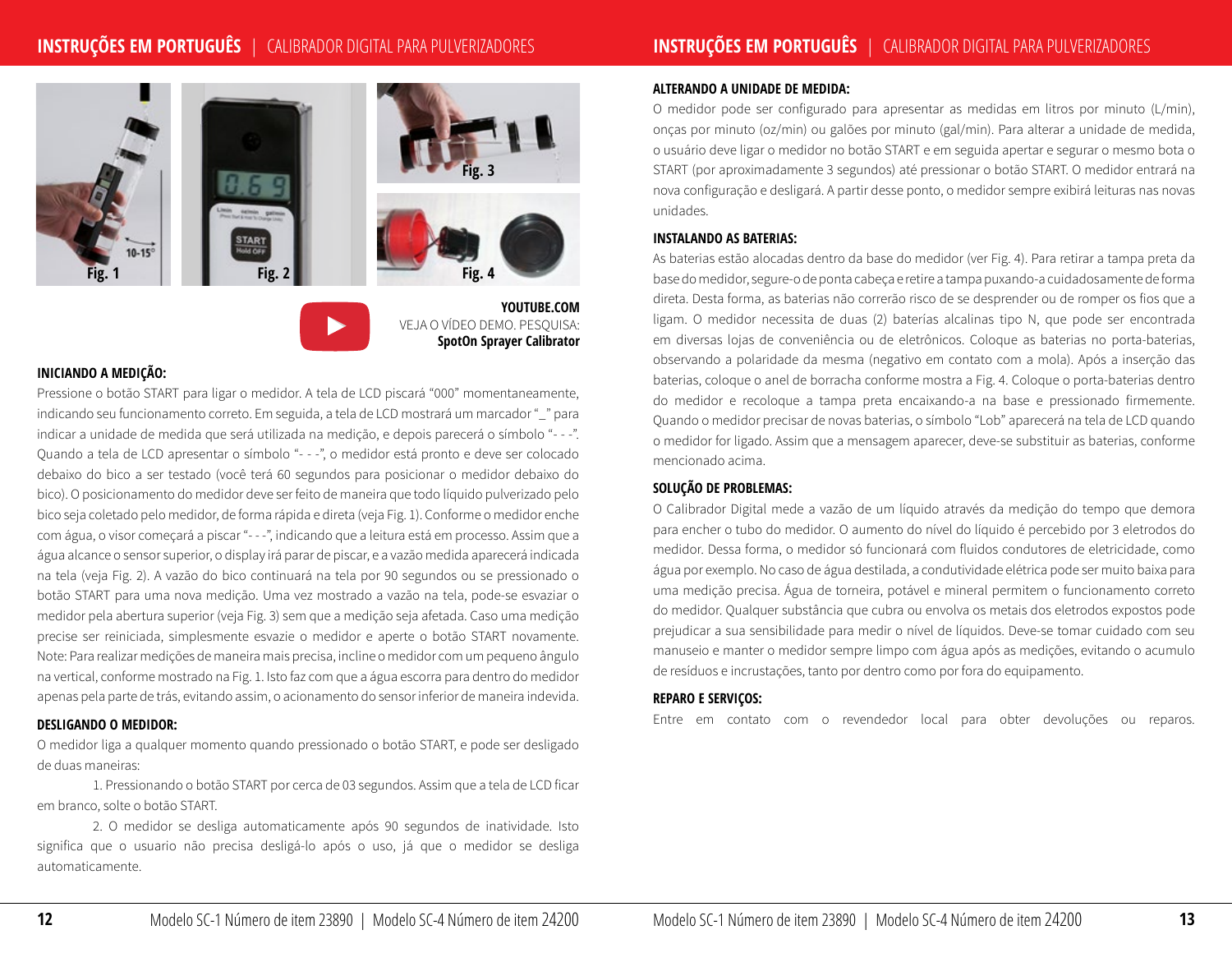# **ANLEITUNG AUF DEUTSCH** |SPRITZGERÄT KALIBRATOR

### **EIGENSCHAFTEN:**

### **• Schnelle Spritzdüsenspitzen schnell finden**

 Branchenrichtlinien empfehlen Tip Ersatz, sobald die Durchflussmenge die eines neuen Tresters um 10% übersteigt

### **• Die tatsächliche Durchflussmenge genau messen**

 Die heutigen High-Tech-Sprüher können nur mit diesem Wissen korrekt kalibriert und bestätigt werden

#### **• Schnelle und einfache Bedienung**

Lesungen in 10 Sekunden oder weniger pro Tipp

- **Anzeigen in GPM, Liter / min oder oz / min**
- **Nicht für den Gebrauch empfohlen, während Chemikalien in Sprüher sind**

#### **KALIBRIERUNGSGLEICHUNGEN:**

| <b>STANDARD USA:</b> |                             | <b>METRISCH:</b> |                               |
|----------------------|-----------------------------|------------------|-------------------------------|
| $GPM =$              | GPA X MPH X W<br>5,940      | $LPM =$          | L/ha X kmph X W<br>600        |
| $GPA =$              | 5,940 X GPM                 | $L/ha =$         | 600 X LPM                     |
|                      | MPH X W                     |                  | $kmph$ XW                     |
|                      | $W$ = Spitzenabstand (zoll) |                  | $W$ = Spitzenabstand (meters) |

### **TECHNISCHE DATEN:**

| <b>MODELL SC-1</b>                            | <b>MODELL SC-4</b>                           |
|-----------------------------------------------|----------------------------------------------|
| Am besten für Durchflussraten unter 1 GPM     | Beste für höhere Durchflussmengen zwischen   |
| typisch für Herbizid und Insektizid Anwendung | 1-4 GPM typisch für Flüssigdüngeranwendung   |
| • Reichweite & Einheiten: 0.02-1.00 GPM,      | · Reichweite & Einheiten: 0.07-4.00 GPM,     |
| 3-128 oz/min, 0.08-3.80 L/min (GPM in US      | 9-512 oz/min, 0.27-15.0 L/min (GPM in US     |
| Gallonen)                                     | Gallonen)                                    |
| • Lösung: 0.01 GPM, 1 oz/min, 0.01 L/min      | · Lösung: 0.01 GPM, 1 oz/min, 0.01 L/min     |
| • Genauigkeit: $+/- 2,5%$                     | nach 9.99 oder 0.1 L/min 10.0 & oben         |
| • Größe: 5,7cm (5,7cm) Dia x 9,25 "(23,5 cm)  | • Genauigkeit: +/-4%                         |
| groß                                          | · Größe: 4 "(10.2cm) Dia x 10" (25.4cm) groß |
| • Gewicht: 0,52 lbs (236g)                    | $\bullet$ Gewicht: 1,2 lbs (544g)            |



**YOUTUBE.COM** SEHEN SIE DAS DEMO VIDEO. SUCHE: **SpotOn Sprayer Calibrator**

### **MESSUNG DURCHFÜHREN:**

Drücken Sie die START-Taste, um das Messgerät einzuschalten. Das LCD blinkt kurz "000" und zeigt an, dass es ordnungsgemäß funktioniert. Das LCD zeigt dann eine "\_" Markierung an, um die Art der Messeinheiten anzuzeigen, die das Messgerät beim Anzeigen von Messwerten verwendet. Der Zähler zeigt dann "- - -" auf dem LCD an, dass das Messgerät bereit ist, eine n eue Messung durchzuführen. Sobald das Messgerät "- - -" zeigt, kann es unter die zu prüfende Sprühdüse gestellt werden (Sie haben 60 Sekunden, um das Messgerät unter die Düse zu legen). Die Platzierung des Messgerätes unter der Düse sollte reibungslos und sicher sein, damit der gesamte Strom aus der Düse schnell auf das Messgerät übertragen wird (siehe Abb. 1). Wenn das Messgerät mit Wasser füllt, beginnt das Display zu blinken "- - -"; Dies zeigt an, dass das Lesen im Gange ist. Sobald das Wasser den oberen Sensor des Messgerätes erreicht, hört das Blinken auf und die Durchflussrate wird auf dem LCD angezeigt (siehe Abb. 2). Diese Durchflussrate wird weiterhin auf dem Messgerät für 90 Sekunden angezeigt oder bis die START-Taste gedrückt wird, um einen neuen Messwert zu starten. Sobald der Messwert angezeigt wurde, kann das Wasser aus der offenen Oberseite des Messgerätes gegossen werden (siehe Abb. 3). Das Ausgießen des Inhaltes des Messgeräts hat keinen Einfluss auf den auf dem LCD angezeigten Messwert. Wenn ein Messwert aus irgendeinem Grund neu gestartet werden muss, leeren Sie einfach den Zähler und drücken Sie erneut die START-Taste, um ihn für eine neue Messung bereitzustellen. BITTE BEACHTEN SIE: Die genauesten Messungen werden mit dem Zähler durchgeführt, der in einem leichten Winkel zur Vertikalen gehalten wird, wie in Abb. 1 zu sehen. Dies hält das Wasser in den Meter entlang der Rückseite des Messgerätes hinunter und hält es von versehentlich fallen auf und Auslösung der Sensoren des Messgerätes.

#### **AUSSCHALTEN DES MESSGERÄTS:**

Der Zähler schaltet sich jederzeit ein, wenn die START-Taste gedrückt wird. Der Zähler kann auf zwei Arten ausgeschaltet werden:

1. Das Messgerät kann durch Drücken und Halten der START-Taste für einige Sekunden (ca. 3 Sekunden) abgeschaltet werden. Sobald das LCD leer ist, lassen Sie die START-Taste los.

2. Das Messgerät schaltet sich nach 90 Sekunden Inaktivität automatisch ab. Dies bedeutet, dass der Benutzer das Messgerät nach dem Gebrauch nicht abschalten muss, da es

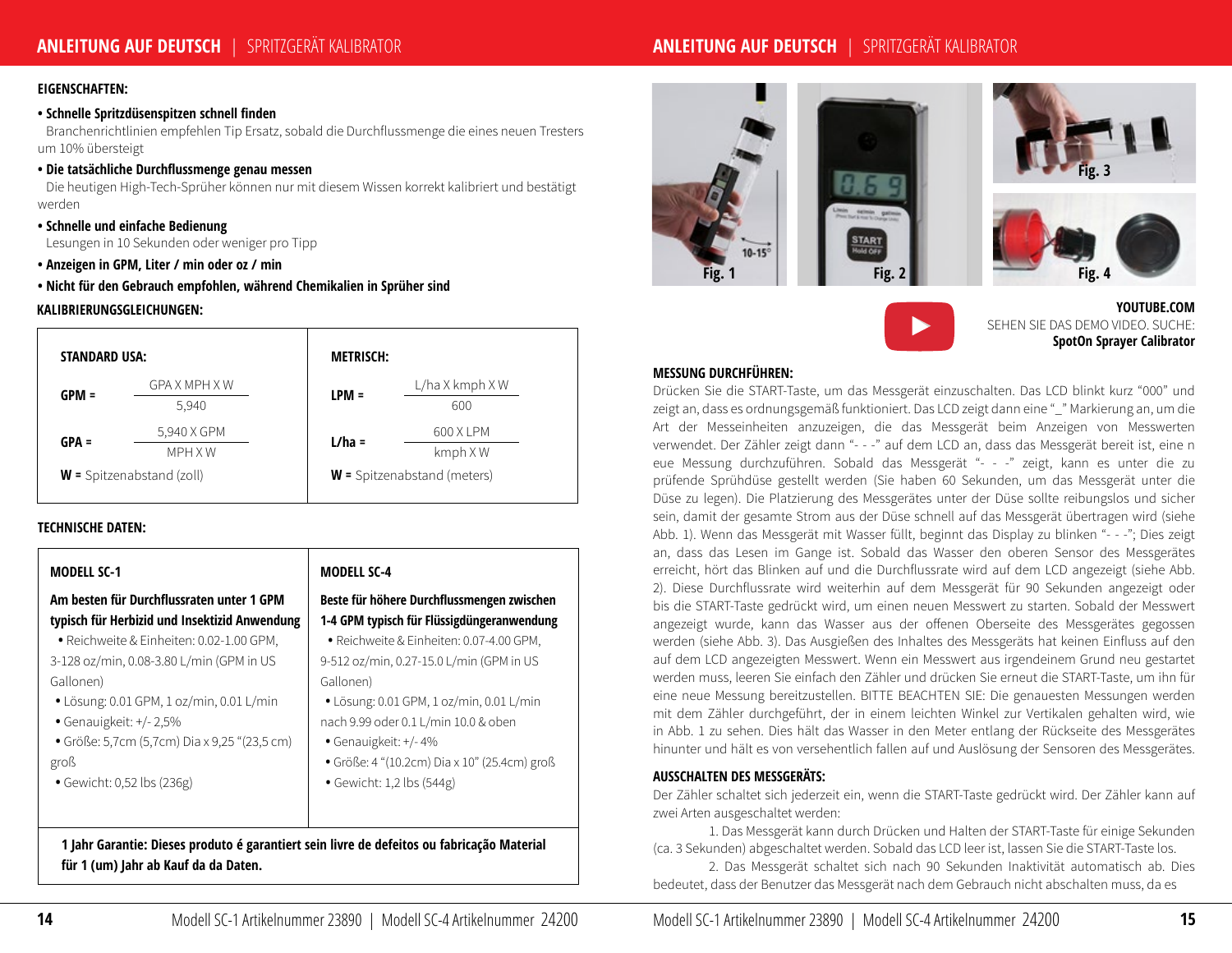sich schließlich ausschaltet.

### **MESSEINHEITEN ÄNDERN:**

Das Messgerät kann so konfiguriert werden, dass es Messwerte in Gallonen pro Minute (gpm), Unzen pro Minute (oz / min) oder Liter pro Minute (L / min) anzeigt. Um die Anzeigeeinheiten zu wechseln, muss der Benutzer zuerst das Messgerät ausschalten. Drücken Sie dann die START-Taste und halten Sie sie gedrückt. Halten Sie die START-Taste gedrückt, bis im Display "\_ \_ \_" (ca. 3 Sekunden) erscheint. Wenn das Display "\_ \_ \_" anzeigt, lassen Sie die START-Taste los und die Anzeige beginnt zu blinken "\_" über dem aktuell ausgewählten Gerätetyp. Drücken Sie die START-Taste, um diese Auswahl zu ändern. Sobald der richtige Gerätetyp ausgewählt ist, warten Sie, ohne die START-Taste für 5 Sekunden zu drücken. Der Zähler wird dann die neue Einstellung eingeben und abschalten. Von diesem Zeitpunkt an wird das Messgerät immer Messwerte in den neuen Einheiten anzeigen.

#### **INSTALLIEREN DER BATTERIEN:**

Die Batterien befinden sich im Inneren des Messgerätes (siehe Abb. 4). Die schwarze Kappe auf der Unterseite des Zählers kann entfernt werden, indem man sie gerade vom Ende des Messinstruments zieht. Die Kappe ist nur eine Presspassung auf den Meter. Bitte achten Sie darauf, die Kappe aus dem Messgerät zu ziehen, damit der Boden des Messgerätes nach oben zeigt. Dadurch werden die Batterien aus dem Messgerät herausfallen, sobald die Kappe frei kommt, was die Batteriehalter drähte besonders belasten könnte. Das Messgerät benötigt zwei (2) N-Alkalibatterien, die in jedem Apotheken erhältlich sind. Legen Sie die beiden neuen Batterien in die Batteriehalterung, nachdem die Polaritätsanzeige auf dem Halter markiert ist (negatives Ende zur Feder). Legen Sie den Gummi-Haltering um die Batterien, sobald sie sich in der Halterung befinden, wie in Abb. 4 gezeigt. Legen Sie den Batteriehalter wieder in das Ende des Messgerätes und tauschen Sie die schwarze Kappe aus und drücken Sie sie auf das Messgerät zurück. Wenn die Batterien des Messgerätes ausgetauscht werden müssen, zeigt das Messgerät nach dem Einschalten des Messgerätes "Lo b" auf dem LCD-Display an. Wenn diese Meldung angezeigt wird, sollten die Batterien wie oben beschrieben ersetzt werden.

#### **FEHLERBEHEBUNG:**

Der Spritzkalibrator misst den Durchfluss, indem er die Zeit misst, die benötigt wird, um das Röhrenrohr zu füllen. Der ansteigende Wasserstand wird durch 3 Elektroden im Messgerät erfasst. Der Zähler arbeitet nur mit Flüssigkeiten, die Strom erzeugen, wie Wasser. Im Falle von destilliertem Wasser kann die Leitfähigkeit für einen ordnungsgemäßen Zählerbetrieb zu niedrig sein. Alle Leitungswasser funktionieren sehr gut mit dem Messgerät. Jede Substanz, die das freiliegende Metall auf den Elektroden beschichtet oder bedeckt, beeinträchtigt ihre Fähigkeit, den Wasserstand zu erfassen. Es ist darauf zu achten, dass das Messgerät nach und nach mit sauberem Leitungswasser abgespült wird. Dadurch wird kein Fremdmaterial vom Aufbau auf den Elektroden gehalten. Die komplette Spülung wird auch verhindern, dass das Diffusor-Pad verstopft wird und somit den Wasserfluss während des Betriebs in den oder aus dem Messgerät hindert. Wenn Schaumbildung oder Blasen ein erhebliches Problem innerhalb des Messgerätes sind, kann ein kleiner Tropfen des Entschäumungsmittels vor der Verwendung dem Diffusorkissen hinzugefügt werden.

### **REPARATUR- UND SERVICE-RICHTLINIEN:**

Fragen Sie Ihren Händler für Retouren oder Reparaturen.

#### **EU DECLARATION OF CONFORMITY**

#### **Innoquest, Inc.**

910 Hobe Road Woodstock, IL 60098 USA

Effective Date: 10 October 2016 Model Number: 23890, 24200, 26060 Description: SpotOn Sprayer Calibrator Type: Electrical Equipment for Measurement, Control, and Laboratory Use Directive: 2014/30/EU RoHS Directive 2011/65/EU Standards: EN 61326-1:2013\* EN 50581:2012

Innoquest, Inc. declares under its sole responsibility that the SpotOn Sprayer Calibrators, model 23890,24200, and 26060 are in conformity with the Electromagnetic Compatibility Directive 2014/30/EU and the RoHS Directive 2011/65/EU.

With etc

William C. Hughes President Innoquest, Inc.

\*Note: This product may turn off when exposed to high levels of static electricity. This product is intended for use in wet environments where high levels of static electricity do not exist and therefore inadvertent power off will not occur during normal use. A static electricity induced power off does not cause damage to this product.

### **EU-KONFORMITÄTSERKLÄRUNG**

#### **Innoquest, Inc.**

910 Hobe Road Woodstock, IL 60098  $LISA$ Gültig ab: 10. Oktober 2016 Modellnummer: 23890, 24200, 26060 Beschreibung: SpotOn Kalibriergerät für Sprühdüsen Typ: Elektrogerät für Messungen, Kontrolle und den Einsatz im Labor Richtlinie: 2014/30/EU RoHS Richtlinie 2011/65/EU Normen: EN 61326-1:2013\* EN 50581:2012

Innoquest, Inc. erklärt unter seiner alleinigen Haftung, dass die SpotOn Kalibriergeräte für Sprühdüsen, Modell 23890,24200, und 26060 der Richtlinie über die elektromagnetische Verträglichkeit 2014/30/EU und der RoHS-Richtlinie 2011/65/EU entsprechen.

William C. Hughes President Innoquest, Inc.

\*Hinweis: Dieses Produkt kann sich ausschalten, wenn es dem Einfluss starker statischer Elektrizität ausgesetzt ist. Dieses Produkt ist für den Einsatz in feuchten Umgebungen ausgelegt, wo normalerweise keine hohe statische Elektrizität auftritt, sodass ein unabsichtliches Ausschalten während des normalen Einsatzes nicht erfolgt. Ein durch statische Elektrizität bedingtes Ausschalten führt nicht zu einer Beschädigung dieses Produkts.